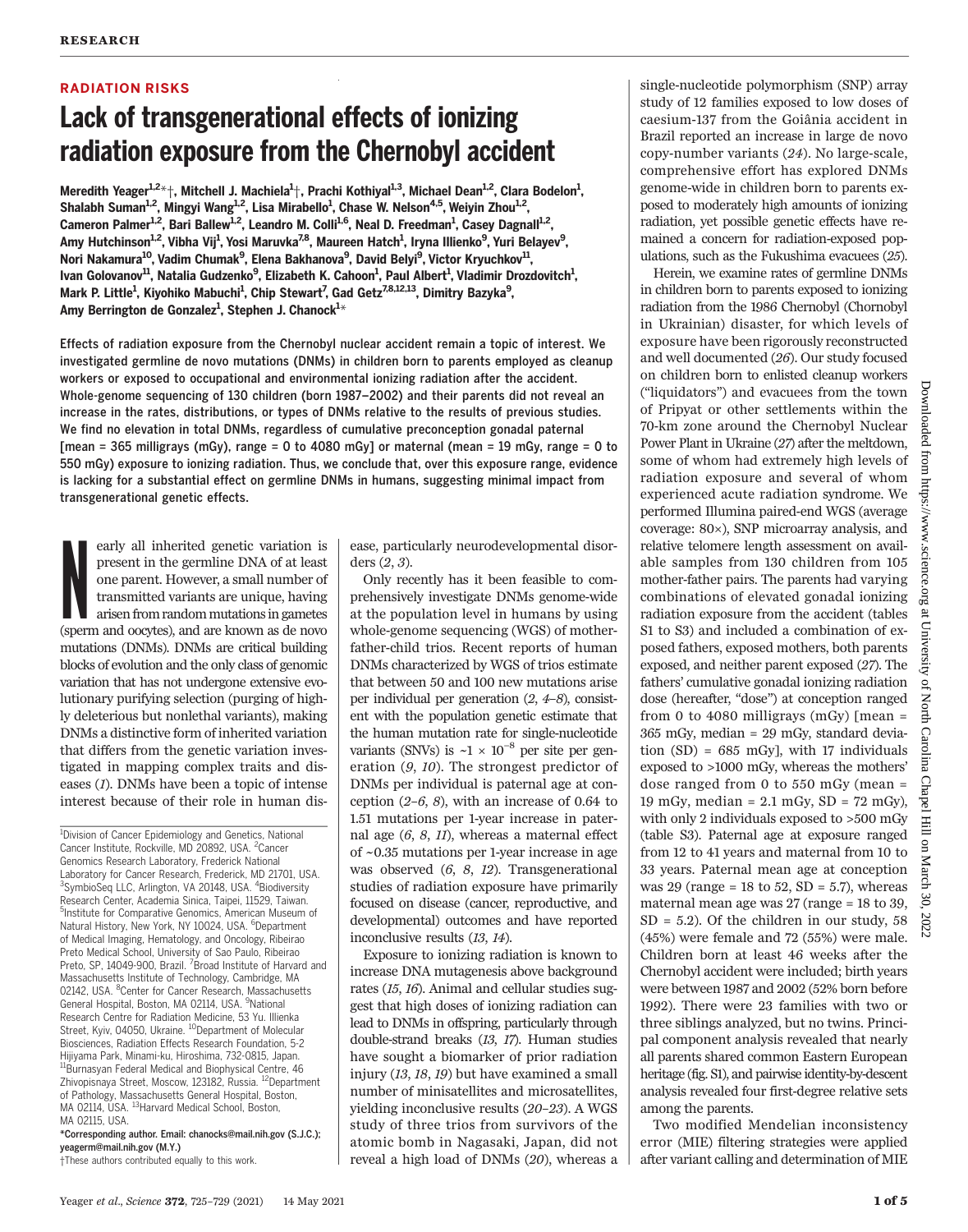(8, 28). All putative DNMs that passed the filtering criteria were examined manually, and the total number of DNMs was tallied for each of the following classes, reflecting distinct mutational mechanisms: (i) SNVs, (ii) small insertions or deletions (indels), (iii) complex variants (variants that arose from a complicated mutational event), and (iv) SNV-indel clusters [two or more variants that, by chance, occur in closer proximity than expected, as defined by Jónsson et al. (6)] (Table 1). Each instance of a

complex variant or cluster was counted once, effectively assuming that clustered changes occurred together during one replication cycle. Length variants at microsatellite loci were examined separately because they have been previously reported as a potentially important class of mutation after radiation exposure (21, 22, 29–31). Although DNMs involving microsatellite loci were analyzed separately, they were tallied with indels overall. All variants are provided in table S1.

There was no evidence of an association between the total number of DNMs and the preconception ionizing radiation dose (cumulative estimated gonadal dose at 38 weeks before birth) for maternal [−0.02 DNM per mGy, 95% confidence interval (CI): −0.04 to 0.007,  $P = 0.17$ ] or paternal (-0.0007 DNM per mGy, 95% CI:  $-0.003$  to 0.002,  $P = 0.56$ ) exposures (Table 2 and fig. S2). In an analysis restricted to DNMs with a known parent of origin (42%; Table 1), no effect of radiation



Increasing Maternal Smoking Years



150 <del>q</del> clusters complex indels SNVs

Fig. 1. Detected DNMs per genome based on distributions of individual characteristics. Analyses are presented by increasing paternal and maternal age at conception, paternal and maternal radiation dose, birth year of child, and paternal and maternal smoking behavior at conception. All plots are univariate and do not account for other potentially correlated variables (for example, maternal age does not account for high correlation with paternal age).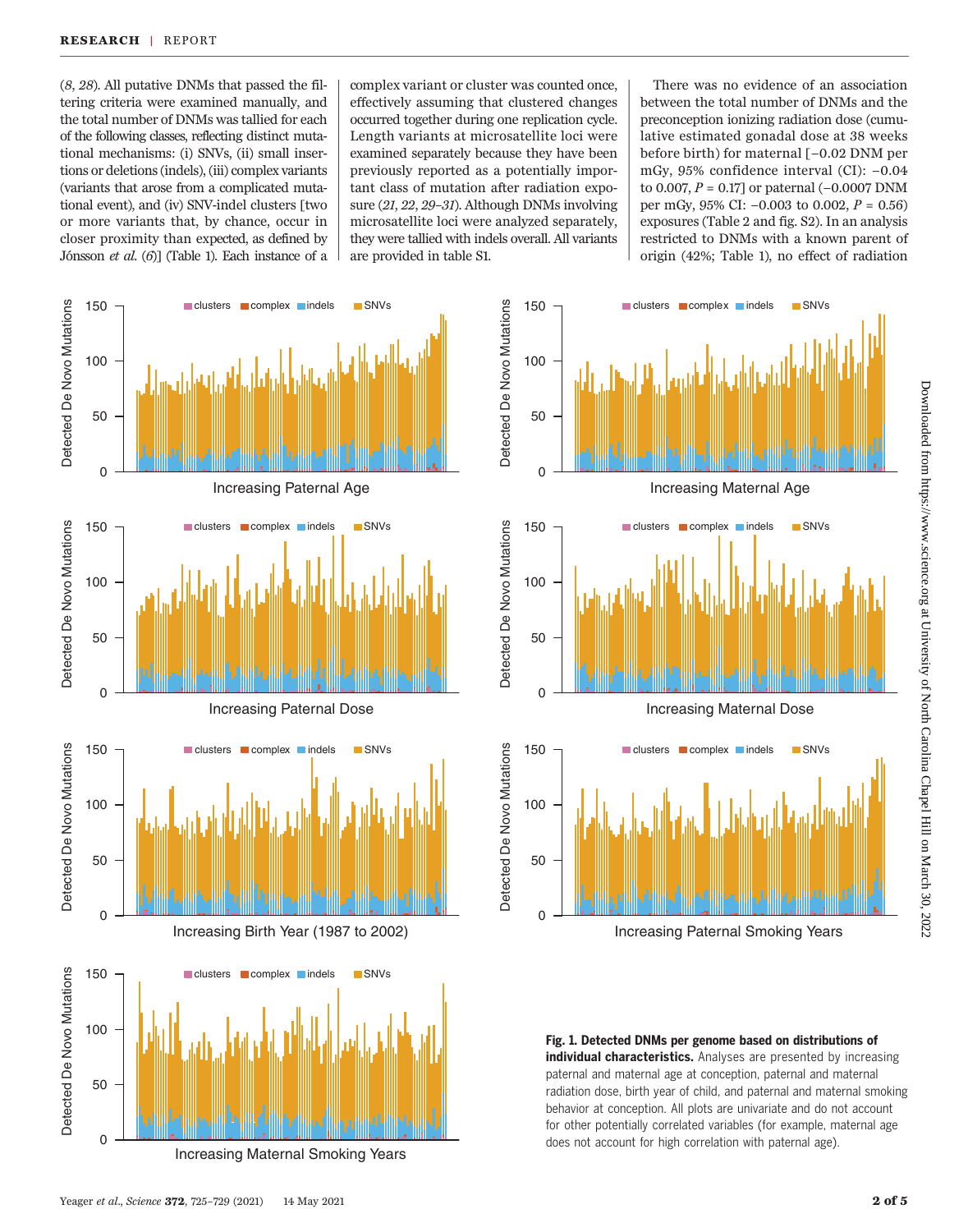was observed (table S4), whereas the effect of parental age remained robust; the parent-oforigin point estimates for paternal and maternal age effects were 0.71 and 0.28, respectively. Further investigation did not reveal evidence for an effect of preconception dose for any individual class of DNMs evaluated (table S5). Sensitivity analysis conducted with doses truncated at 1000 mGy or log-transformed  $\lceil \ln(1 +$ dose(mGy))] did not reveal an impact of maternal and paternal dose modeling on association with DNMs (Table 3). We further investigated categorical dose levels and found no increase in DNMs for any dose category, even paternal doses ≥1000 mGy (table S6). No

effect of time since exposure was observed between parental preconception ionizing radiation exposure and DNM count for children born in the years immediately after the Chernobyl accident (Fig. 1). Moreover, when restricting our analysis to SNVs, there was no difference in the distribution of nucleotide substitutions based on quartile of maternal and paternal dose (fig. S3). Furthermore, the rates and types (molecular spectra) of DNMs observed in the current study were similar to those observed in prior studies conducted in general populations (Fig. 2 and fig. S4) (2–4, 6, 8).

Because lifestyle exposures such as smoking have been associated with alterations of DNA





Table 1. Distribution of detected DNMs in the Chernobyl trios. Results reported as events per diploid genome per generation and proportion phased to paternal and maternal haplotypes. Microsatellites are a smaller group within indels; the mean microsatellite count (5.62) is part of the total mean indel count (16.18).

| <b>Detected DNM category</b> | Mean   | Median | Range         |           |
|------------------------------|--------|--------|---------------|-----------|
| Number of clusters           | 1.39   |        | Ი–Ნ           |           |
| Number of complex variants   | 0.38   |        | $() - 5$      |           |
| Number of indels             | 16 18  | 15     | $5 - 38$      | 51()<br>. |
| Number of microsatellites    | 562    | .55    | $0 - 13$      |           |
| Number of SNVs               | 72 22  | 69 h   |               |           |
|                              |        |        |               |           |
| Total number of DNMs         |        |        |               |           |
|                              |        |        |               |           |
| Phased to paternal haplotype | 29 K.K |        | 12-53         |           |
| Phased to maternal haplotype | 861    |        | $2 - 20$      |           |
| Proportion phased            | 12 1%  | 5%     | $276 - 558$ % | 6.3%      |

[for example, mosaic loss of Y chromosome (32)], we also investigated possible effects of prenatal parental alcohol consumption and smoking on DNMs. We observed no association between the number of DNMs and either paternal (2.91 DNMs, 95% CI = −0.93 to 6.75,  $P = 0.14$ ; Table 2 and Fig. 1) or maternal  $(5.31$  DNMs,  $95\%$  CI =  $-0.18$  to 10.81,  $P = 0.06$ ; Table 2 and Fig. 1) tobacco smoking at conception. Similarly, no effect was observed for increasing levels of paternal  $(P = 0.12)$  or maternal ( $P = 0.12$ ) alcohol consumption before conception. In addition, sequencing batch had no impact on the number of DNMs (3.28 DNMs, 95% CI =  $-0.25$  to 6.82, P = 0.07).

Relative telomere length of participants was measured by quantitative polymerase chain reaction (33) to investigate the potential transgenerational impact of parental ionizing radiation on leukocyte telomere length in children. As expected, an overall relationship was observed between increasing age (at the time of blood draw) and shorter relative telomere length due to age-related telomere length attrition ( $P = 4.49 \times 10^{-19}$ ; fig. S5). We did not observe an effect of paternal or maternal age at conception on relative telomere length in adult children ( $P = 0.95$  and 0.06, respectively; table S7). Although our analysis did not find evidence for an effect of total paternal preconception ionizing radiation exposure on relative leukocyte telomere length ( $P = 0.88$ ), we did observe a possible effect of total maternal preconception exposure (−2.75 × 10−<sup>4</sup> , 95% CI =  $-5.20 \times 10^{-4}$  to  $-2.90 \times 10^{-5}$ ,  $P = 0.03$ ; table S7)—this finding will need to be confirmed in subsequent work. There was no evidence for a transgenerational effect of paternal or maternal smoking on telomere length in children  $(P =$ 0.91 and 0.22, respectively; table S7).

Although it is reassuring that no transgenerational effects of ionizing radiation were observed in adult children of Chernobyl cleanup workers and evacuees in the current study, additional investigation is needed to address the effects of acute high-dose parental gonadal exposure that occurred closer to conception. The upper 95% confidence bound suggests that the largest effect consistent with our data is <1 DNM per 100 mGy from paternal or maternal exposure (Table 3 and tables S8 and S9). Previously, Dubrova et al. (22, 29) reported a twofold increase in minisatellite mutations in children born to parents living in a highly exposed region of Belarus. Weinberg et al. (34) reported an increase in the mutation rate at microsatellite loci among children born to cleanup workers. Subsequent small studies have not reported increased minisatellite or microsatellite mutation rate in children of cleanup workers, including those with lowdose exposure (0.09 to 0.23 Gy) (21, 30, 35), or in children of the atomic-bomb survivors of Hiroshima or Nagasaki, Japan (31).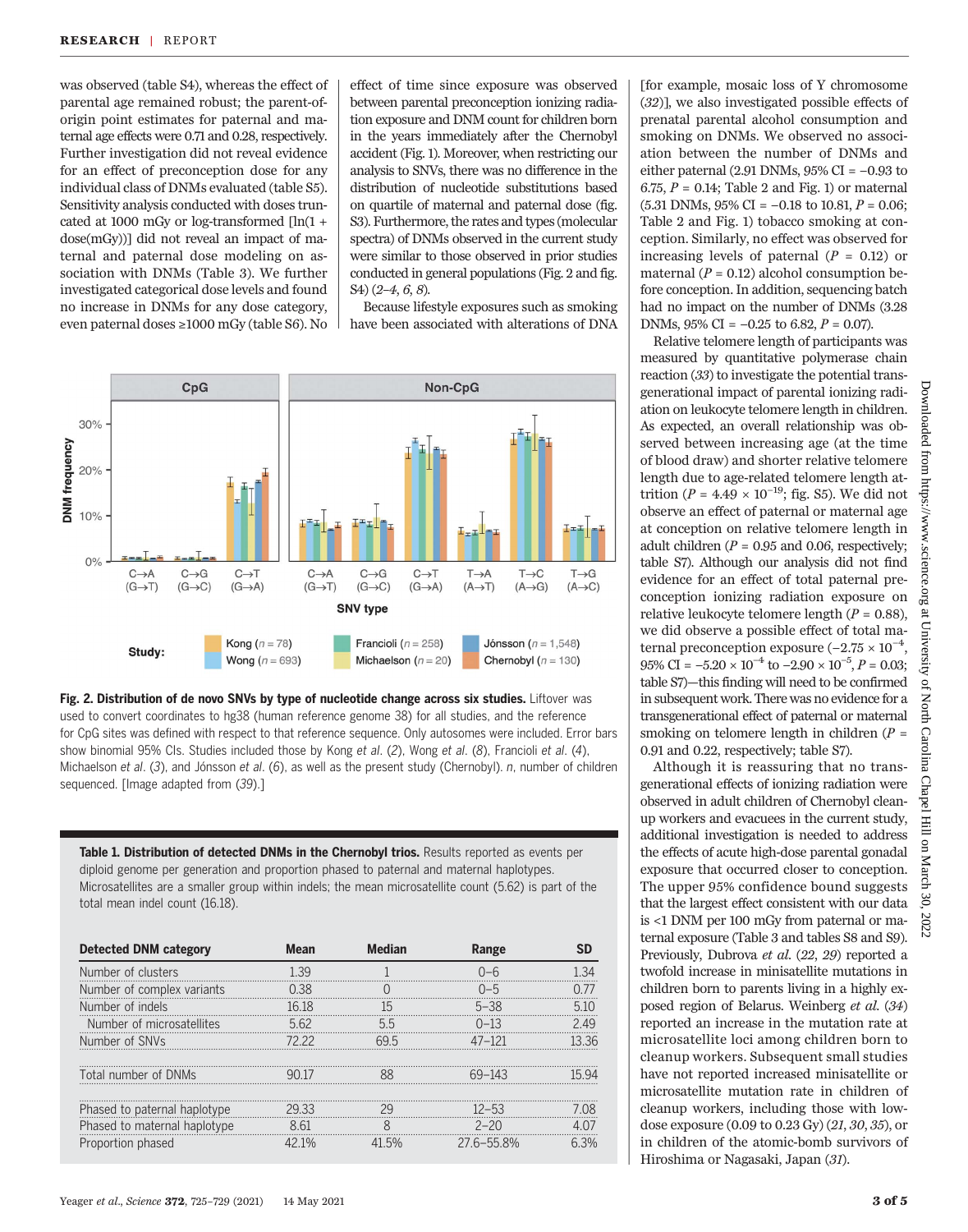Our study evaluated peripheral blood from adult children conceived months or years after the Chernobyl accident, so our ability to assess exposure closer to the time of conception was limited. However, there was no evidence of notable differences in DNMs in children born the year after the accident (1987). Because the families in our study were recruited several decades after the accident, we acknowledge potential survivor bias among sampled children although this is unlikely because there is no consistent demonstration in humans of sustained clinical effects of preconception ionizing radiation exposure (36). The number of parental gonadal radiation-induced doublestrand breaks could be lower than anticipated based on animal data, which often assesses acute exposure (as a single burst) at higher doses [2 to 4 Gy (13, 37)]. Doses to which the Chernobyl liquidators were exposed were mostly lower and exposure was fractionated

over an extended period of time, which could have decreased the probability of gonadal DNM events. Moreover, it is plausible that the balance between radiation-induced mutations and accurate repair over time favored the latter. Additionally, there could have been a loss of power owing to dose errors. Further human studies are needed to investigate the frequency of radiation-induced mutations and the subsequent response to address both the accuracy and efficiency of DNA repair. In a genomic landscape analysis of 440 cases of papillary thyroid cancer after the Chernobyl accident, increased radiation exposure was associated with a shift in tumor drivers from point mutations to small indels and nonhomologous end-joining events underlying fusions and other structural variants (38). Notably, there was no evidence of a radiation-specific singlebase substitution signature, gene expression pattern, or methylation profile in cases of

Table 2. Associations of age at conception, cumulative ionizing radiation dose, and smoking history with DNM count. Multiple regression estimates for age and radiation dose are average changes in total DNMs per unit increase in the respective variables. Estimates for smokers are relative to those for individuals who have never smoked. The model was additionally adjusted by sequencing batch.

| Variable                            | <b>Fstimate</b> | 95% CI           | P value                |  |  |  |
|-------------------------------------|-----------------|------------------|------------------------|--|--|--|
| Age at conception                   |                 |                  |                        |  |  |  |
| Maternal age                        | 0.46            | $-0.02 - 0.93$   | (106)                  |  |  |  |
| Paternal age                        | 194             | $1.51 - 2.36$    | $3.65 \times 10^{-15}$ |  |  |  |
| Cumulative radiation dose (per mGy) |                 |                  |                        |  |  |  |
| Maternal dose                       | $-0.02$         | $-0.04 - 0.007$  |                        |  |  |  |
| Paternal dose                       | $-0.0007$       | $-0.003 - 0.002$ | በ 56                   |  |  |  |
| Smoking history                     |                 |                  |                        |  |  |  |
| Maternal former smoker              | -4 13           | $-1074-249$      |                        |  |  |  |
| Maternal current smoker             | 5.31            | $-0.18 - 10.81$  | N N6                   |  |  |  |
| Paternal former smoker              | O 91            | $-516-697$       |                        |  |  |  |
| Paternal current smoker             | 291             | $-0.93-6.75$     |                        |  |  |  |

Table 3. Sensitivity analyses of the impact of maternal and paternal cumulative radiation dose modeling on association with DNMs. All models are adjusted for sequencing batch, maternal and paternal age, and maternal and paternal smoking status. Additional analyses organized by dose category are in table S6.

| Dose measure                                          | Estimate | 95% CI           | P value |  |  |  |
|-------------------------------------------------------|----------|------------------|---------|--|--|--|
| Cumulative radiation dose (per mGy)                   |          |                  |         |  |  |  |
| Maternal dose                                         |          | $-0.04.$ $0.007$ |         |  |  |  |
| Paternal dose                                         |          | $-0.003, 0.002$  | 0.56    |  |  |  |
| Cumulative radiation dose truncated at 1000 (per mGy) |          |                  |         |  |  |  |
| Maternal dose                                         |          | $-0.04, 0.009$   |         |  |  |  |
| Paternal dose                                         | $-0.003$ | $-0.008, 0.001$  |         |  |  |  |
| Cumulative log radiation dose (per $ln(1 + mGy)$ )    |          |                  |         |  |  |  |
| Maternal dose                                         |          | $-2.12, 0.39$    |         |  |  |  |
| Paternal dose                                         |          | $-1.07.033$      |         |  |  |  |

thyroid cancer with comparable radiation exposure history; instead, these were strongly associated with the tumor driver.

The rate, class distribution, and SNV type distribution of DNMs in adult children born to parents exposed to ionizing radiation, specifically of the type and amount relevant to Chernobyl cleanup workers and evacuees, are comparable to those reported in the general population. No effect of radiation on the specific classes of DNMs (SNVs, indels, complex variants, or clusters) was observed (table S5). Paternal age remains the strongest contributor to DNMs, although DNMs increase (albeit less so) with maternal age as well (Table 2 and table S4) (12). Our study sample did not include mothers with high exposure levels (>1 Gy), but lower maternal dose was not associated with elevated DNMs, consistent with animal studies (13). Furthermore, our analysis of 130 adult children from 105 couples, using 80× coverage of short-read technology, suggests that if such effects on human germline DNA occur, they are uncommon or of small magnitude. Our study represents an effort to systematically evaluate alterations in human mutation rates in response to a human-made disaster, such as accidental radiation exposure. Investigation of trios drawn from survivors of the Hiroshima atomic bomb could shed further light on this matter of public health. In summary, children of individuals exposed to either occupational or environmental radiation do not appear to experience elevated rates of DNMs from their parents' exposure. Thus, our study does not provide support for a transgenerational effect of ionizing radiation on germline DNA in humans.

#### REFERENCES AND NOTES

- 1. V. Tam et al., Nat. Rev. Genet. 20, 467–484 (2019).
- 2. A. Kong et al., Nature **488**, 471-475 (2012).<br>3. J. J. Michaelson et al., Cell **151**, 1431-1442 (
- 3. J. J. Michaelson et al., Cell **151**, 1431-1442 (2012).<br>4. L. C. Francioli et al., Nat. Genet. **47**, 822-826 (20
- 4. L. C. Francioli et al., Nat. Genet. **47**, 822–826 (2015).<br>5. L. M. Goldmann et al. Nat. Genet. **50.** 487–492 (2018)
- J. M. Goldmann et al., Nat. Genet. 50, 487-492 (2018).
- 6. H. Jónsson et al., Nature 549, 519–522 (2017).
- 7. R. Rahbari et al., Nat. Genet. 48, 126–133 (2016).
- 8. W. S. Wong et al., Nat. Commun. 7, 10486 (2016).
- 9. J. W. Drake, B. Charlesworth, D. Charlesworth, J. F. Crow, Genetics 148, 1667–1686 (1998).
- 10. M. W. Nachman, S. L. Crowell, Genetics 156, 297–304 (2000).
- 11. J. F. Crow, Nat. Rev. Genet. 1, 40–47 (2000).
- 12. Z. Gao et al., Proc. Natl. Acad. Sci. U.S.A. 116, 9491–9500 (2019).
- 13. M. P. Little, D. T. Goodhead, B. A. Bridges, S. D. Bouffler, Mutat. Res. 753, 50–67 (2013).
- 14. National Research Council, in (US) Committee on Health Effects of Exposure to Low Levels of Ionizing Radiations (BEIR VII) (2006).
- 15. H. J. Muller, Proc. Natl. Acad. Sci. U.S.A. 14, 714–726 (1928).
- 16. Lancet 395, 1012 (2020).
- 17. W. L. Russell, Proc. Natl. Acad. Sci. U.S.A. 74, 3523–3527 (1977).
- 18. A. Fucic et al., Mutat. Res. 658, 111–123 (2008).
- 19. N. Nakamura, A. Suyama, A. Noda, Y. Kodama, Annu. Rev. Genet. 47, 33–50 (2013).
- 20. M. Horai et al., J. Hum. Genet. 63, 357–363 (2018).
- 21. R. J. Slebos et al., Mutat. Res. 559, 143–151 (2004).
- 22. Y. E. Dubrova et al., Nature 380, 683-686 (1996).
- 23. C. Turner et al., Hum. Genet. 112, 303–309 (2003). 24. E. O. A. Costa et al., Sci. Rep. 8, 5914 (2018).
- 25. K. Kamiya et al., Lancet 386, 469–478 (2015).
- 
- 26. V. Chumak et al., J. Radiol. Prot. 10.1088/1361-6498/abf0f4 (2021).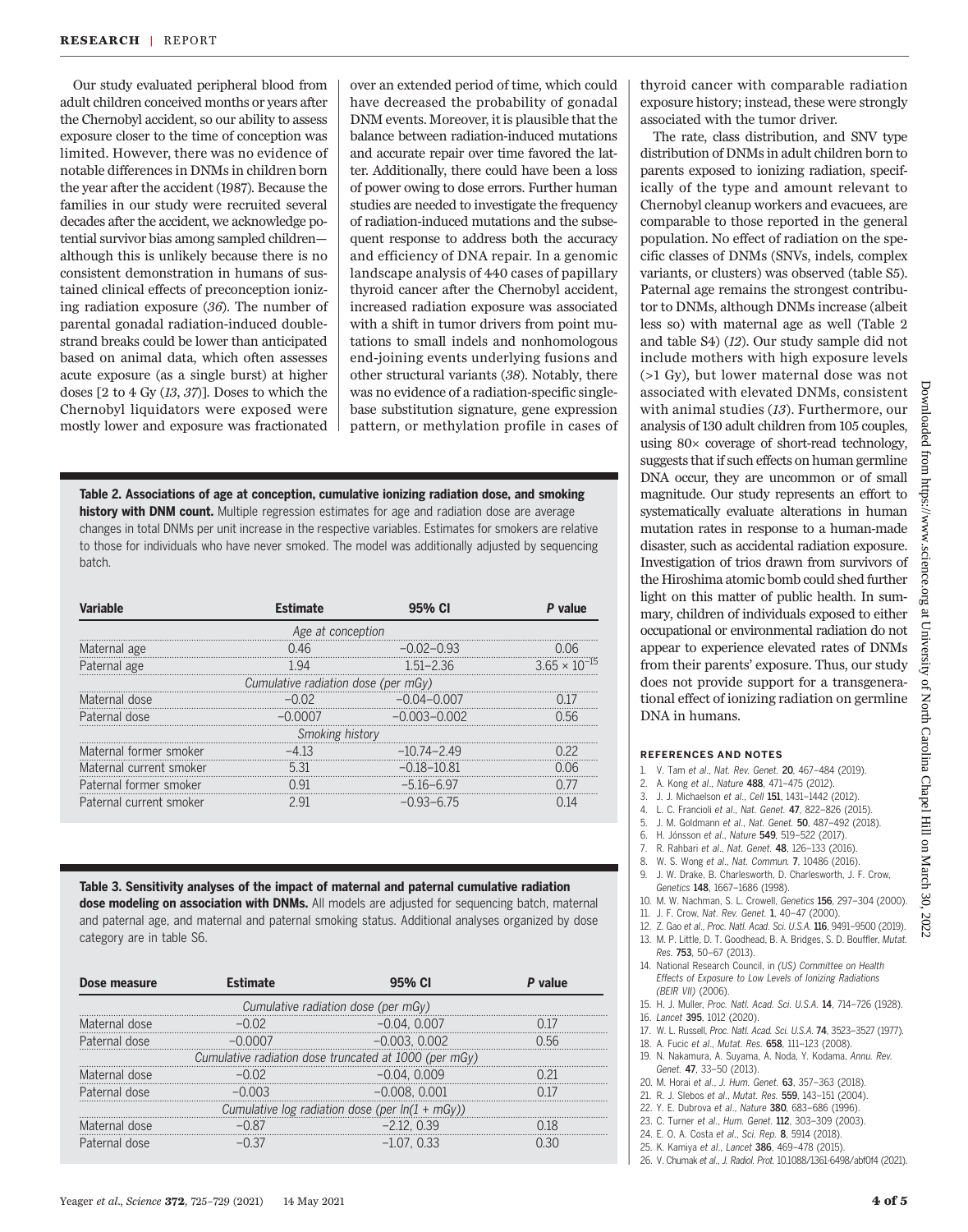- 27. D. Bazyka et al., Am. J. Epidemiol. 189, 1451–1460 (2020).
- 28. A. S. Allen et al., Nature 501, 217–221 (2013).
- 29. Y. E. Dubrova, G. Grant, A. A. Chumak, V. A. Stezhka,
- A. N. Karakasian, Am. J. Hum. Genet. 71, 801–809 (2002).
- 30. A. Kiuru et al., Radiat. Res. 159, 651–655 (2003).
- 31. M. Kodaira et al., Radiat. Res. 173, 205–213 (2010).
- 32. W. Zhou et al., Nat. Genet. 48, 563–568 (2016). 33. R. M. Cawthon, Nucleic Acids Res. 37, e21 (2009).
- 34. H. S. Weinberg et al., Proc. R. Soc. London Ser. B 268,
- 1001–1005 (2001).
- 35. L. A. Livshits et al., Radiat. Res. 155, 74–80 (2001).
- 36. J. D. Boice Jr., Health Phys. 119, 494–503 (2020).
- 37. A. B. Adewoye, S. J. Lindsay, Y. E. Dubrova, M. E. Hurles, Nat. Commun. 6, 6684 (2015).<br>38. L. Morton et al., Science **372**, eabg2538 (2021).
- 
- 39. T. C. A. Smith, P. F. Arndt, A. Eyre-Walker, PLOS Genet. 14, e1007254 (2018).

#### ACKNOWLEDGMENTS

The authors gratefully acknowledge the participants in the study overseen by the National Research Centre for Radiation Medicine in Kiev (Kyiv in Ukrainian). This work utilized the computational resources of the NIH HPC Biowulf cluster (<http://hpc.nih.gov>). We thank G. Tobias (National Cancer Institute) for assistance with data posting and M.-H. Lin for assistance with data visualization. Funding: This research was supported by the Intramural Research Program of the Division of Cancer Epidemiology and Genetics of the National Cancer Institute. C.W.N. was supported by a Gerstner

Scholars Fellowship from the Gerstner Family Foundation at the American Museum of Natural History and a postdoctoral research fellowship from Academia Sinica. This project has been funded in whole or in part with Federal funds from the National Cancer Institute, NIH, under contract no. 75N910D00024. The Radiation Effects Research Foundation (RERF), Hiroshima and Nagasaki, Japan, is a public interest foundation funded by the Japanese Ministry of Health, Labor and Welfare (MHLW) and the US Department of Energy (DOE). The opinions expressed by the authors are their own, and this material should not be interpreted as representing the official viewpoint of the National Cancer Institute of the US Department of Health and Human Services; US Department of Energy; or Japanese Ministry of Health, Labor and Welfare. Author contributions: D.Ba., A.B.d.G., S.J.C., P.K., and M.Y. conceptualized the study. D.Ba., A.B.d.G., S.J.C., V.C., D.Be., V.D., E.B., E.C., N.F., G.G., N.G., M.H., I.G., I.I., K.M., M.M., M.L., Y.M., N.N., P.A., P.K., C.S., V.K., Y.B., and M.Y. designed the study methodology. B.B., C.P., S.J.C., C.B., C.W.N., C.D., M.D., L.C., M.M., M.L., M.W., L.M., P.K., S.S., M.Y., and W.Z. analyzed the genomic data. D.Ba., A.B.d.G., V.C., C.D., D.Be., V.D., E.B., N.G., A.H., I.G., I.I., and Y.B. collected or generated the study data. B.B., D.Ba., A.B.d.G., V.C., C.D., D.Be., V.D., E.B., N.G., P.A., A.H., C.P., I.G., I.I., and Y.B. contributed resources (study materials, patients, computing resources, or other analysis tools). S.J.C., C.W.N., M.D., M.M., P.K., and M.Y. wrote the original draft. B.B., C.P., C.W.N., M.M., P.A., P.K., L.C., M.Y., and W.Z. visualized the data. A.B.d.G., S.J.C., G.G., and M.Y. supervised or managed the research. S.J.C. acquired

funding for the study. All authors edited the final manuscript. Competing interests: G.G. receives research funds from IBM and Pharmacyclics and is an inventor on patent applications related to MuTect, ABSOLUTE, MutSig, MSMuTect, MSMutSig, MSIdetect, POLYSOLVER, and TensorQTL. G.G. is a founder and consultant of, and holds privately held equity in, Scorpion Therapeutics. All other authors declare no competing interests. Data and materials availability: Molecular data are available from the Genomic Data Commons: [https://gdc.cancer.gov/about-data/](https://gdc.cancer.gov/about-data/publications/TRIO-CRU-2021) [publications/TRIO-CRU-2021,](https://gdc.cancer.gov/about-data/publications/TRIO-CRU-2021) accessed through the database of Genotypes and Phenotypes (dbGaP, accession phs001163.v1.p1; [www.ncbi.nlm.nih.gov/projects/gap/cgi-bin/study.cgi?study\\_id=](http://www.ncbi.nlm.nih.gov/projects/gap/cgi-bin/study.cgi?study_id=phs001163.v1.p1) [phs001163.v1.p1\)](http://www.ncbi.nlm.nih.gov/projects/gap/cgi-bin/study.cgi?study_id=phs001163.v1.p1). The MIE filtering pipeline code can be found at [https://github.com/NCI-CGR/ChernobylDNMCalling.](https://github.com/NCI-CGR/ChernobylDNMCalling)

#### SUPPLEMENTARY MATERIALS

[science.sciencemag.org/content/372/6543/725/suppl/DC1](https://science.sciencemag.org/content/372/6543/725/suppl/DC1) Materials and Methods Figs. S1 to S7 Tables S1 to S10 References (40–47) MDAR Reproducibility Checklist

#### [View/request a protocol for this paper from](https://en.bio-protocol.org/cjrap.aspx?eid=10.1126/science.abg2365) Bio-protocol.

22 December 2020; accepted 12 April 2021 Published online 22 April 2021 10.1126/science.abg2365